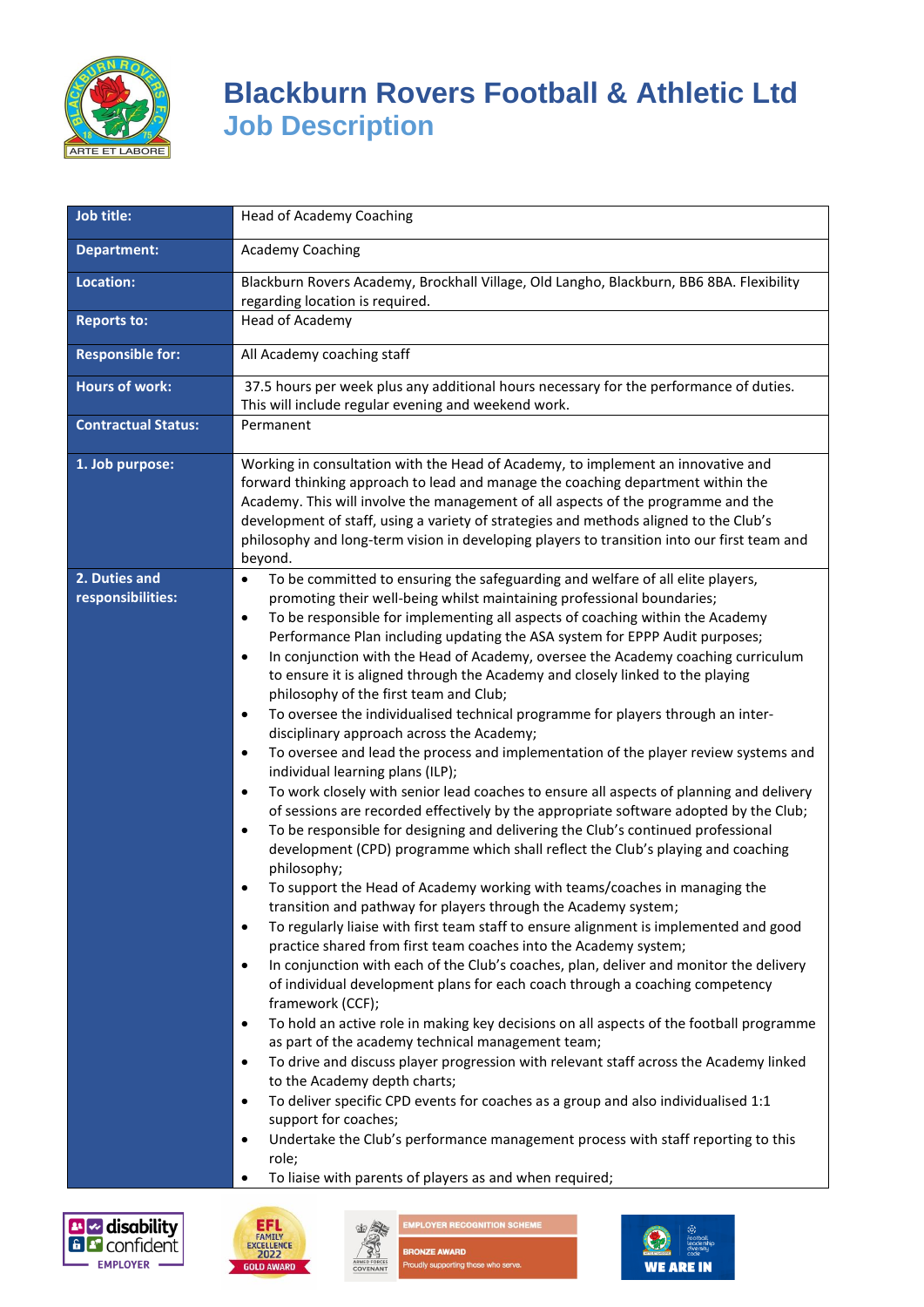

# **Blackburn Rovers Football & Athletic Ltd Job Description**

|                     | To lead and manage the coach observation / feedback process to develop coaches<br>$\bullet$                                       |
|---------------------|-----------------------------------------------------------------------------------------------------------------------------------|
|                     | across the Academy;                                                                                                               |
|                     | Manage, oversee and drive the coaches' qualification database to ensure all coaches<br>٠<br>are qualified to the required levels; |
|                     | To liaise with external organisations/club support with regard to the coaching aspects<br>$\bullet$                               |
|                     | at the Academy when required;                                                                                                     |
|                     | Support the Head of Academy / Senior Phase Coaches with the recruitment process<br>$\bullet$                                      |
|                     | when required;                                                                                                                    |
|                     | Provide support to players as and when necessary;<br>$\bullet$                                                                    |
|                     | To liaise with specialised staff in other departments to continually develop all aspects<br>$\bullet$                             |
|                     | of coaching within the Academy; and                                                                                               |
|                     | To be the deputy designated safeguarding officer for coaching at the Academy,<br>٠                                                |
|                     | ensuring familiarity and compliance with and commitment to safeguarding policies and                                              |
|                     | procedures.                                                                                                                       |
|                     | As part of the Academy Senior Management Team (SMT) - key responsibilities include:                                               |
|                     | The SMT has a responsibility to ensure the Club's football philosophy and core values<br>٠                                        |
|                     | are embedded within the Academy environment;                                                                                      |
|                     | The SMT is responsible for the development and implementation of the Academy<br>$\bullet$                                         |
|                     | performance plan;                                                                                                                 |
|                     | The SMT manage the transition of players through each phase by implementing a<br>$\bullet$                                        |
|                     | specific process;                                                                                                                 |
|                     | The SMT is responsible for setting, monitoring and evaluating departmental targets in<br>٠                                        |
|                     | relation to the overall Academy performance;                                                                                      |
|                     | The SMT will be responsible for implementing various Academy policies and<br>$\bullet$                                            |
|                     | procedures. It will meet on a monthly basis to discuss Academy issues and make                                                    |
|                     | relevant decisions across all aspects of the Academy structure; and                                                               |
|                     | Review and implement the various HR and safer recruitment policies when recruiting<br>$\bullet$                                   |
|                     | new staff into the Academy environment.                                                                                           |
|                     | As part of the Club's Technical Board (TB) - key responsibilities include:                                                        |
|                     | Support the TB in the agreement and sign off at the start of each season;<br>٠                                                    |
|                     | Support other TB members in monitoring and evaluating the progression of Academy<br>٠                                             |
|                     | players through the system and the pathway to the first team;                                                                     |
|                     | Support other TB members in defining and implementing the Club's football<br>$\bullet$                                            |
|                     | philosophy and core values; and                                                                                                   |
|                     | Discuss and provide active input with regard to key Club decisions across the varying<br>$\bullet$                                |
|                     | departments and Club-wide issues.                                                                                                 |
| 3. Skills required: | The ability to lead and motivate teams and individuals;<br>$\bullet$                                                              |
|                     | To be able to work as part of an inter-disciplinary team;<br>$\bullet$                                                            |
|                     | The ability to work independently and proactively with minimum supervision;<br>٠                                                  |
|                     | Excellent communication skills and emotional intelligence;<br>$\bullet$                                                           |
|                     | The ability to prioritise and meet tight deadlines;<br>$\bullet$                                                                  |
|                     | Good listening skills (particularly pastorally for players);<br>٠<br>Good level of analytical skills;                             |
|                     | $\bullet$                                                                                                                         |
|                     | Competent use of key IT programmes including Microsoft Word, Excel, PowerPoint as<br>$\bullet$<br>well as key online systems;     |
|                     | The ability to problem solve;<br>٠                                                                                                |
|                     | A flexible approach to work to meet the business needs;<br>٠                                                                      |
|                     | To be innovative in thinking and moving the department forward;<br>٠                                                              |
|                     |                                                                                                                                   |